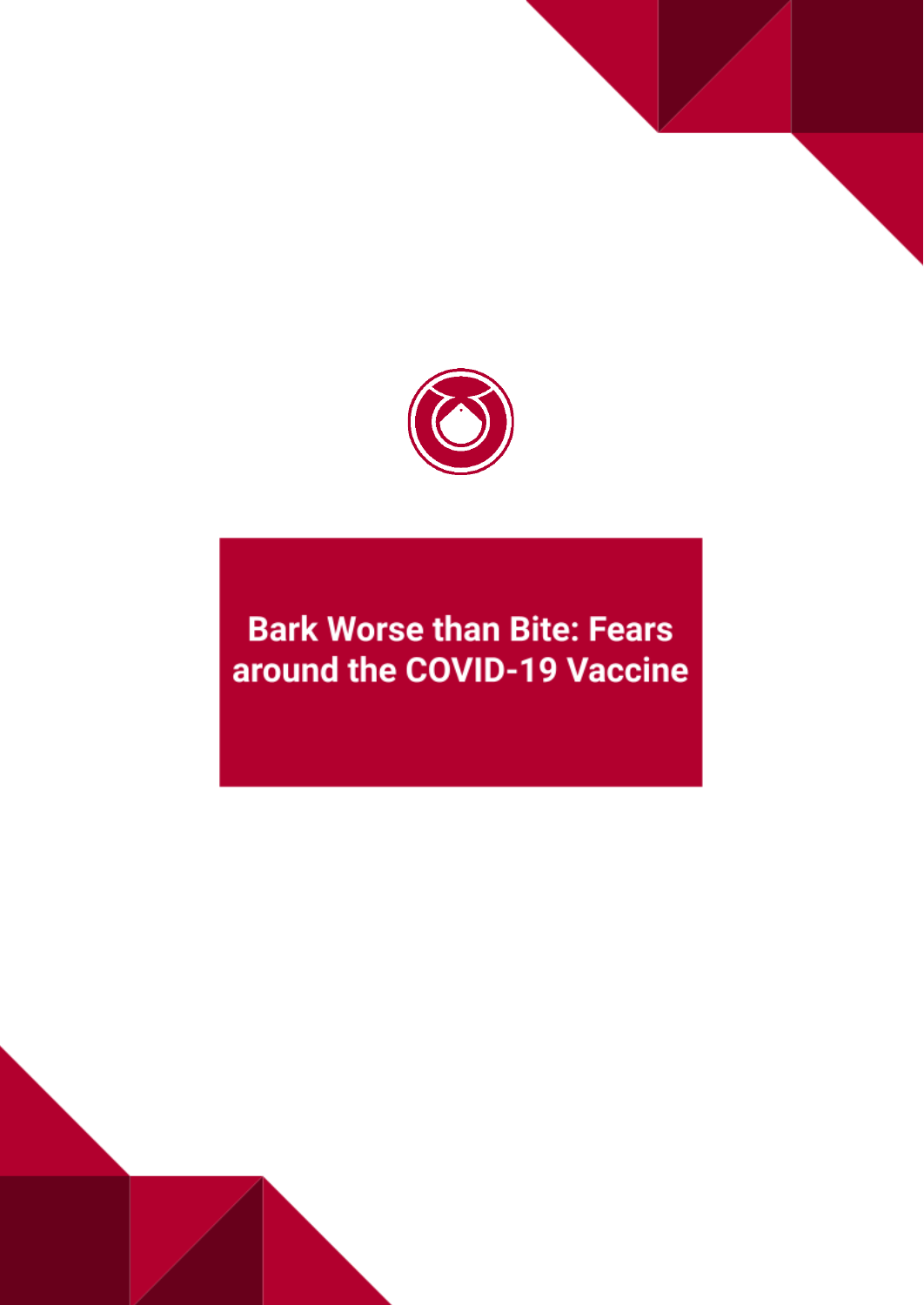## **Executive Summary**

While 2020 heralded in the COVID pandemic that would go on to ravage the globe, 2021 brought in hope for a vaccine, an end to this virus that had brought giants of modern society to its knees. During a conversation we had with Sapna<sup>1</sup> who cleans an office in New Delhi, in early April 2021 we realized that she was unaware that a COVID vaccine had been released in the market and her ailing pensioner mother had been eligible for her free shot for over a month.While we were learning how to register our loved ones on various portals to ensure earliest access to the vaccines that had finally reached India's hallowed shores, a significant portion of our population was unaware that they were now even eligible for a vaccine that could help protect them against one of the greater health crises we had witnessed. Along with the lack of awareness about the vaccination drive and the process, the community members showed hesitance about the vaccine and were skeptical about getting vaccinated.

The current study aims to understand the **attitude, perception, misconception, fear, and widespread myths** the community members have about the vaccine. Through this their willingness to take the vaccine was explored along with the awareness they have about covid and it's vaccine. A **primary survey was conducted with 1500 members across the following 9 states : Bihar, Delhi, Gujarat, Jharkhand, Nagaland, Punjab, Rajasthan, Uttarakhand, and West Bengal**.

- At the time of survey (during the first three weeks of April) 34 percent of the respondents were eligible to get the vaccine (the members who were of 45 years of age and older). Of the eligible members more than half of the respondents hadn't yet taken the vaccine.
- **Willingness to take the vaccine:** Only 17 percent of the members were willing to take the vaccine. Around 44 percent of the respondents informed that they might take the vaccine. And around 34 percent of the respondents denied to take the vaccine. More than 50 percent of the respondents from West Bengal were willing to take the vaccine, while only 1 percent of the respondents from Jharkhand were willing to take the vaccine. Also more than 80 percent of the respondents from Jharkhand informed that they might take the vaccine. In the states of Rajasthan and Punjab more than 50 percent of the respondents wouldn't take the vaccine.
- **Awareness about the Vaccine**: A short covid vaccine awareness survey revealed 54 percent of the respondents were *well informed* and aware about the vaccination process, the precautionary and safety measures to practise after getting the vaccine. 18 percent of the members were less informed and 28 percent of the members were moderately informed. Only 32 percent of the respondents knew about the Arogya Setu app.

In the states of Gujarat and Jharkhand more than 70 percent of the respondents fell

 $<sup>1</sup>$  Name has been changed to protect their privacy</sup>

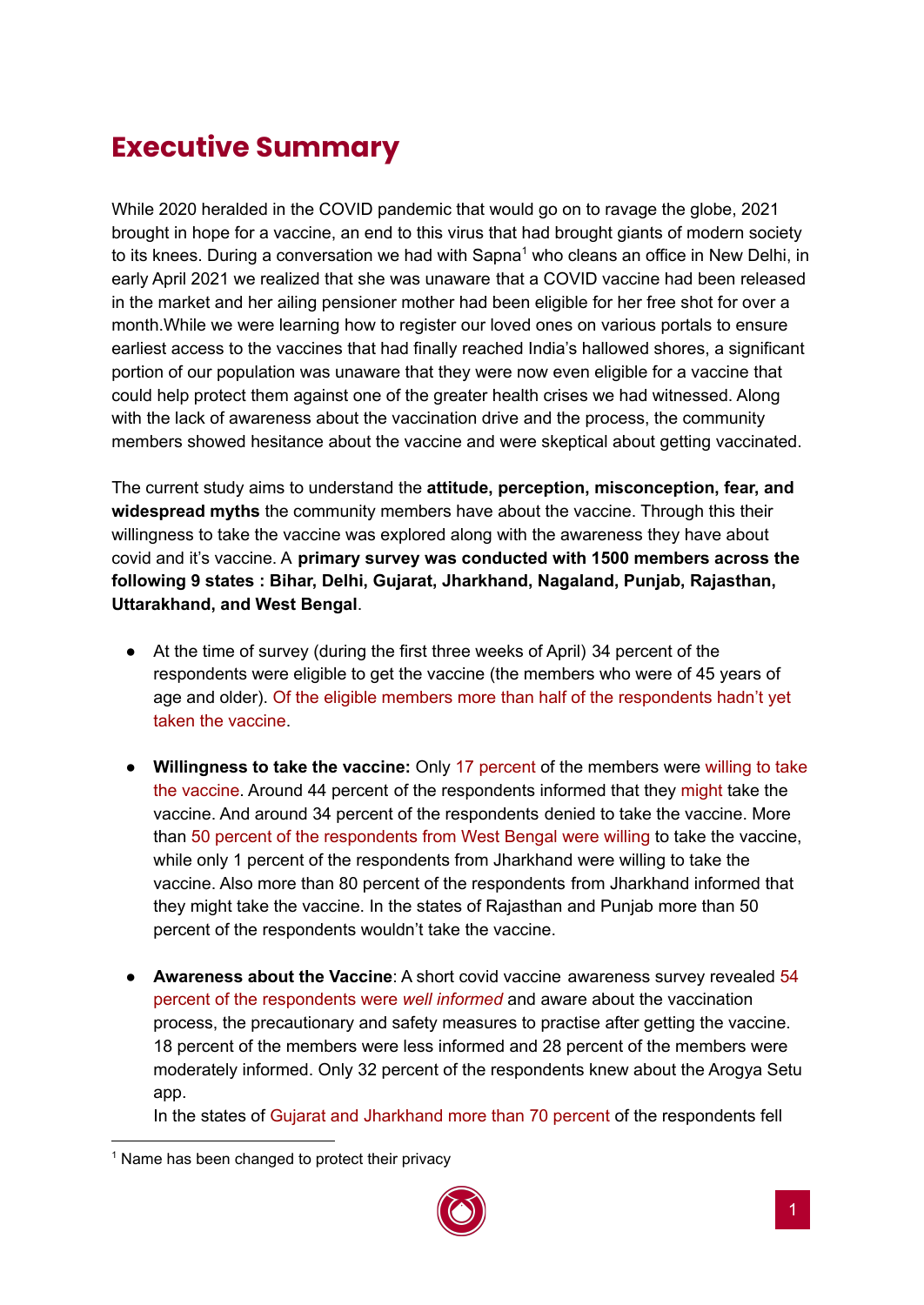under the *well informed* category. In Rajasthan more than 50 percent of the respondents were under the *less informed* category and in Nagaland and Uttarakhand 43 percent of the respondents fell in the *less informed* category.

## **● Perception About the Vaccine amongst the members:**

- **○** Data revealed that about 54 percent of the total respondents felt that their health would get negatively impacted if they took the vaccine.
- **○** 45 percent of the members were worried about the number of days they would have to be out of work if and after they get vaccinated.
- **○** More than 70 percent of the population get their information about covid and its vaccine from their friends and family members, neighbours and televised news and 50 percent gets informed through whatsapp. Only 5 percent of the members informed that they get information from ASHA workers, SEWA aagewans, anganwadi workers, and hospitals.
- **○** Around 49 percent of the members knew someone in their neighborhood who had taken the vaccine and 28 percent of the members knew no one who had taken the vaccine.

## **Major Challenges the members face to access the vaccine and reasons for COVID vaccine hesitancy**

- **Access to the Internet:** 47 percent of the respondents had a smartphone and 1 percent of the members owning a smartphone did not have access to the internet. 17 percent of the respondents who didn't have a smartphone or access to the internet individually, had someone else in their household who had both these things. However, about 29 percent of the respondents' households had no smartphone. These households get excluded from the latest phase of vaccination drive which requires the members to register themselves online beforehand.
- **Access to the vaccine:** The vaccination centers are quite far from the place of residence of the members. After at least 2 hour long travel to the vaccination center they have to wait in queues which are 5-6 hours long, resulting in the members avoiding the vaccine. The members are even worried about the possibility of catching the virus being amongst so many people in the queue and mode of transportation.
- **The post vaccination symptoms**: The individuals who have taken the vaccine, majority of them had fever for some days and a sore arm because of swelling around the vaccine administration site. It is important that they take proper rest at least till they have fever. This would keep them out of work for that number of days. The members now cannot afford to remain out of work for even one day. In this context, 45 percent of the survey respondents also said they were worried about being out of work post vaccination.
- **Misconceptions and fear about the vaccine**: The members in their conversations with their family members, friends and family, neighbours, and people they work with,